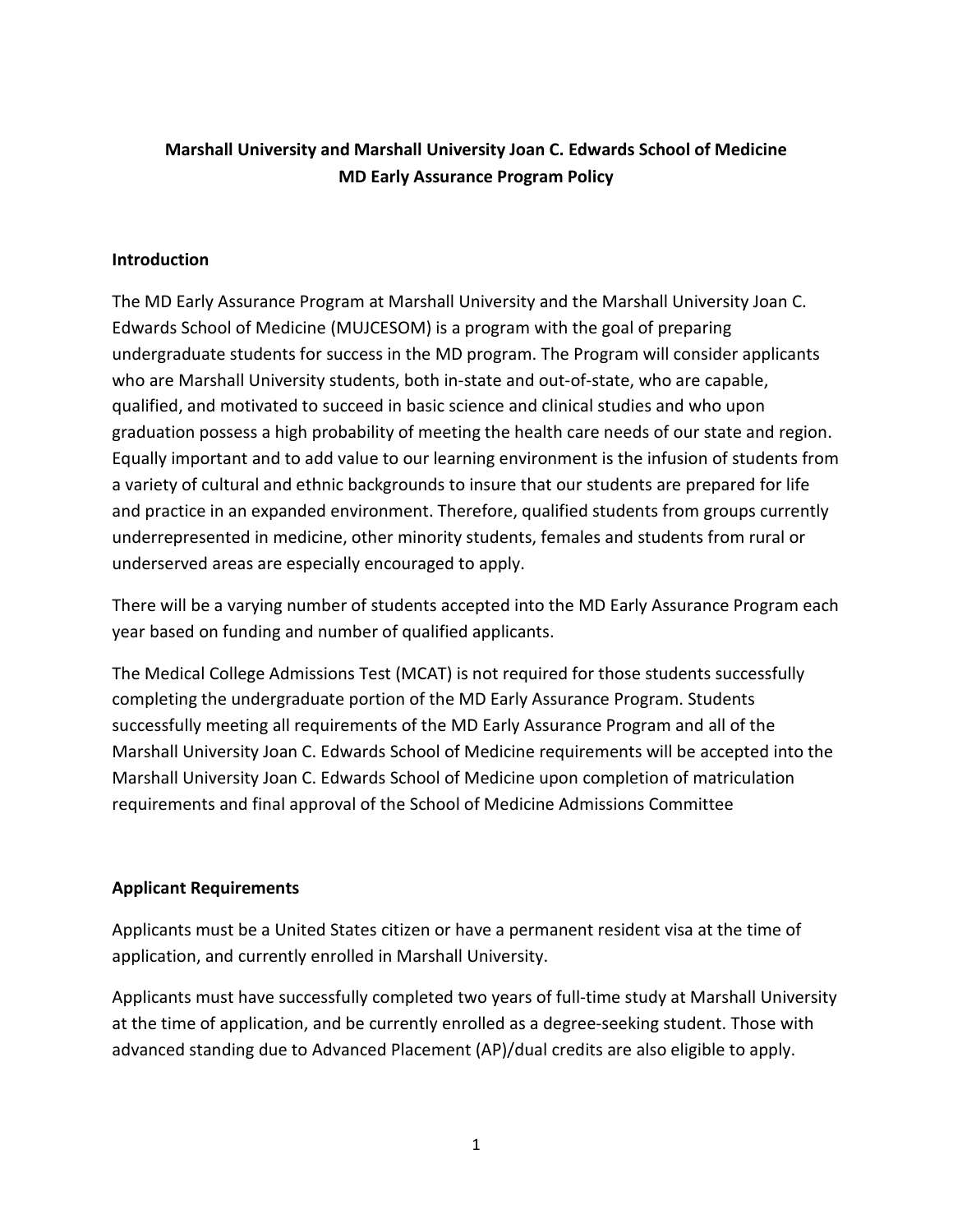Applicants must have completed the following MD prerequisites: one year each of general biology or zoology, general chemistry and organic chemistry, and all associated labs, at the time of entry into the program. Successful completion for purposes of this policy is a "C" or better in the class. Online science prerequisites are not accepted. If AP or College Level Examination Program (CLEP) credits are on the college transcript, these may be accepted as a fulfillment of a prerequisite providing that there is evidence of proficiency in the subject; examples of proficiency may be successful completion of a more advanced course in that field. \**See Addendum in Admissions Policy [\(https://jcesom.marshall.edu/media/59306/addendum-to](https://jcesom.marshall.edu/media/59306/addendum-to-policy-and-procedural-documents-admission-cycle-2021-effective-10272020.pdf)[policy-and-procedural-documents-admission-cycle-2021-effective-10272020.pdf](https://jcesom.marshall.edu/media/59306/addendum-to-policy-and-procedural-documents-admission-cycle-2021-effective-10272020.pdf) )*

Applicants must have a minimum 3.5 cumulative combined GPA in Biology, Chemistry, Physics and Math (BCPM) and 3.5 overall cumulative undergraduate GPA at the conclusion of the spring semester of their application year. Student transcripts will be obtained from Marshall University's internal data system.

Applicants must have a minimum composite ACT of 24 or composite SAT of 1160. Student scores will be obtained from Marshall University's internal data system. This program does not accept Superscores. Composite score must be from one test date.

Four letters of recommendation must be submitted by the writer prior to the established deadline. Letters must include two college academic letters (at least one from science faculty), a letter from an employer or volunteer supervisor, and one from a community member who has known the applicant for an extended period of time.

The applicant must participate in an interview process as directed by the Program Director.

All applicants must meet the Technical Standards for the MD program at the time of application to the program, and also at the time for matriculation into medical school as noted in the MD Early Assurance Program Procedural document.

## **Selection Process**

Students must submit their online MD Early Assurance Program application and accompanying documentation by the deadline that will be announced when the application opens.

Applications will be reviewed by the MUJCESOM Admissions Interview Selection Workgroup and/or their designees to select those who will be interviewed for the program. The Admissions Interview Selection Workgroup is committed to a holistic review process in the selection of applicants to be interviewed.

All applicants will be sent notification via email whether they have been selected for an interview.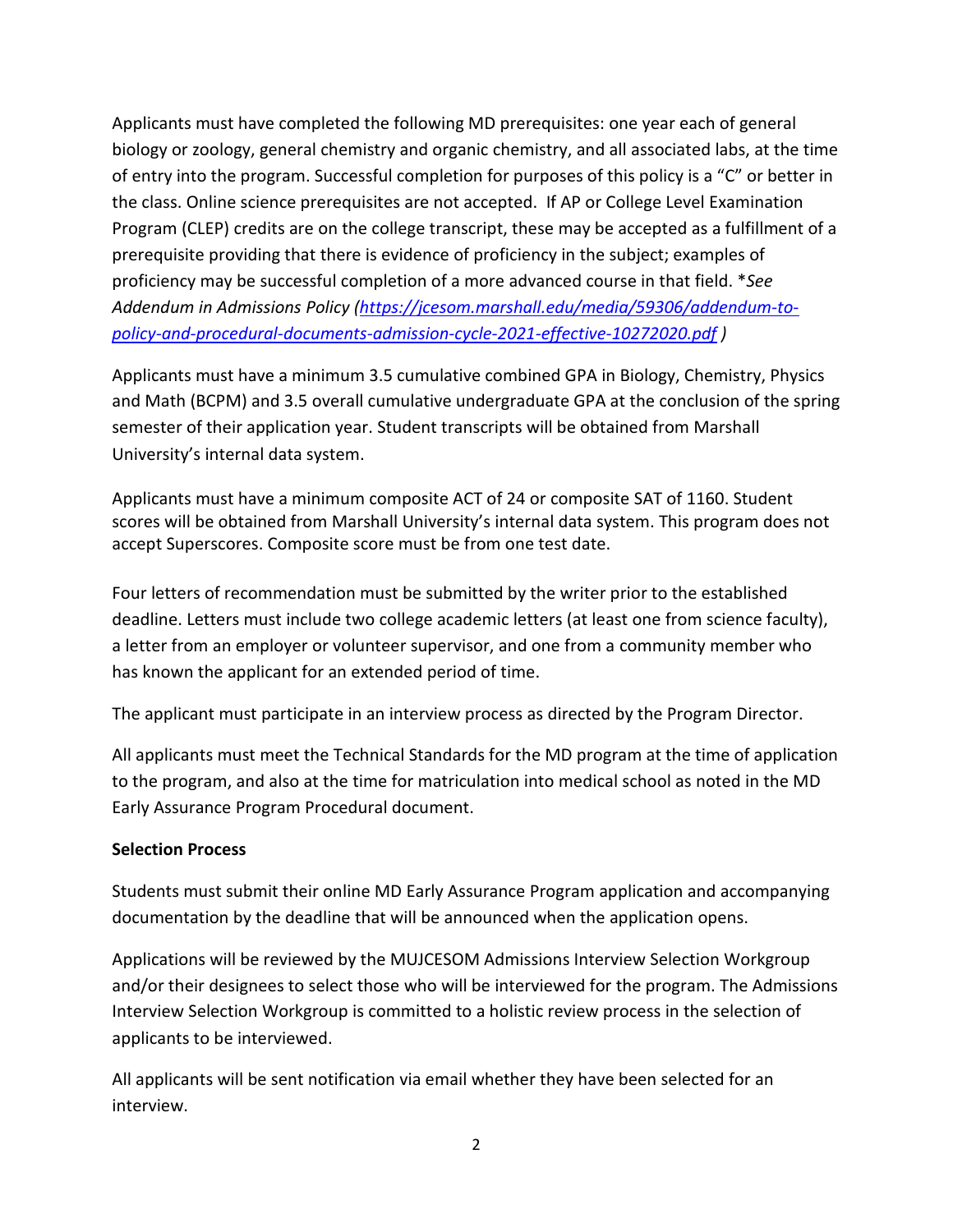Finalists will be required to participate in an interview process as directed by the Program Director. The purpose of the interview is to assess motivation, personal characteristics and enthusiasm for medicine. The interview provides the Admissions Committee better insight into the applicant's personal interests and attitudes. Interviews will be conducted at a time and place to be determined each year, and communicated to the finalists by the Program Director.

At the conclusion of the interview process, the MUJCESOM Admissions Committee will make a final vote for selection of the candidates who will be accepted into the program. The Admissions Committee is committed to a holistic review process in the selection of applicants. Successful applicants must exhibit excellence in character, motivation and ideals and should possess the many personal qualities essential for a career in medicine. Applicants are evaluated on the basis of criteria, including but not limited to: college academic records including a minimum college cumulative GPA of 3.5 and BCPM GPA of 3.5 or greater; ACT/SAT scores (applicants must have a minimum composite ACT of 24 or composite SAT of 1160), references and interviews.

It is the guiding principle of Marshall University to treat all members of the community with respect, to provide a bias-neutral environment conducive to learning and working, and to ensure equal access to rights, privileges, and opportunities without regard to race, color, gender, gender orientation, sexual orientation, religion, age, disability, pregnancy, national or ethnic origin, political beliefs, or veteran status. Marshall University believes differences should not just be tolerated, but celebrated, and those differences result in added value to the educational process.

### **Notification of Applicants**

Candidates are notified as soon as possible once a final decision has been made.

Selected applicants will be provided information explaining and specifying the mechanism for executing and confirming intent to enter the MD Early Assurance Program at Marshall University and the Marshall University Joan C. Edwards School of Medicine.

### **Continuing Program Requirements**

A Steering Committee, comprised of faculty and staff representatives from both undergraduate and the medical school, will be responsible for providing program guidance. The Steering Committee has the authority to bring a student from the MD Early Assurance Program forward to the MUJCESOM Admissions Committee for failure to meet, or for non-compliance with, program requirements. The Steering Committee will meet as needed.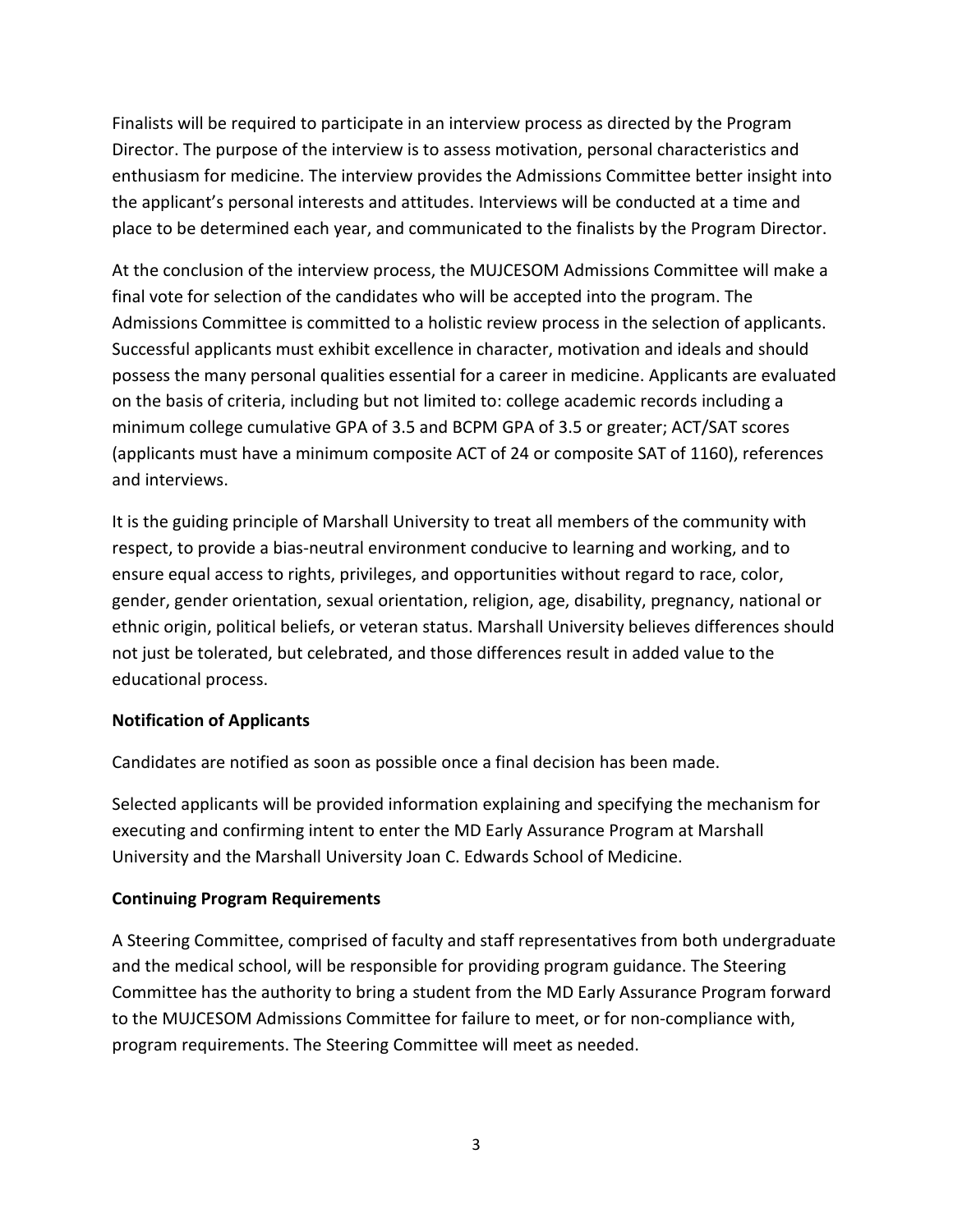Students must achieve an overall cumulative undergraduate GPA of 3.5 and a 3.5 GPA in BCPM during the undergraduate portion of the program. Students will be formally reviewed at the end of each semester to ensure the student is on track to meet the final GPA requirements.

Program participants must remain in good academic and institutional standing at Marshall University throughout the program.

During the undergraduate portion of the program, participants must successfully complete a selection of 30 credit hours of the 300-400 level \*courses as identified on the list of courses recommended for the MD Early Assurance Program (view list of courses at <https://jcesom.marshall.edu/admissions/md-early-assurance-program/> under the Recommended Course List for Upper Level Requirements tab). *\*Course offerings are subject to change. Applicants must work with their academic advisor to ensure timely completion of requirements.*

Program participants must maintain ongoing contact with their undergraduate premedical advisor and the MD Early Assurance Program Director.

Program participants must complete shadowing and volunteering requirements for the program as well as a professionalism course as directed by the Program Director. Shadowing and volunteering/community service experiences should align with general expectations for application to medical school.

Participants must meet all admissions requirements established by the medical school in accordance with the MD Early Assurance Program.

Participants will be expected to remain in the undergraduate portion of the MD Early Assurance Program for the two academic years immediately following acceptance into the program in order to complete all advanced required coursework, volunteering , shadowing and professionalism requirements prior to matriculation into medical school.

Any felonies, misdemeanors or university disciplinary action received by the student while in the undergraduate program at Marshall University must be immediately reported by the student to the Program Director who will present it to the Steering Committee. The Steering Committee will review all documentation and may recommend disciplinary action to the MUJCESOM Admissions Committee. Disciplinary action may jeopardize the student's continuing involvement in the program.

Should the program participant not meet the continuing requirements of the MD Early Assurance Program, the student may be dismissed from the program. However, any actions by a student in the MD Early Assurance Program that could result in either dismissal from the university or a degree program will be governed by Marshall University policies regarding dismissal and appeal for the applicable college in which they are enrolled.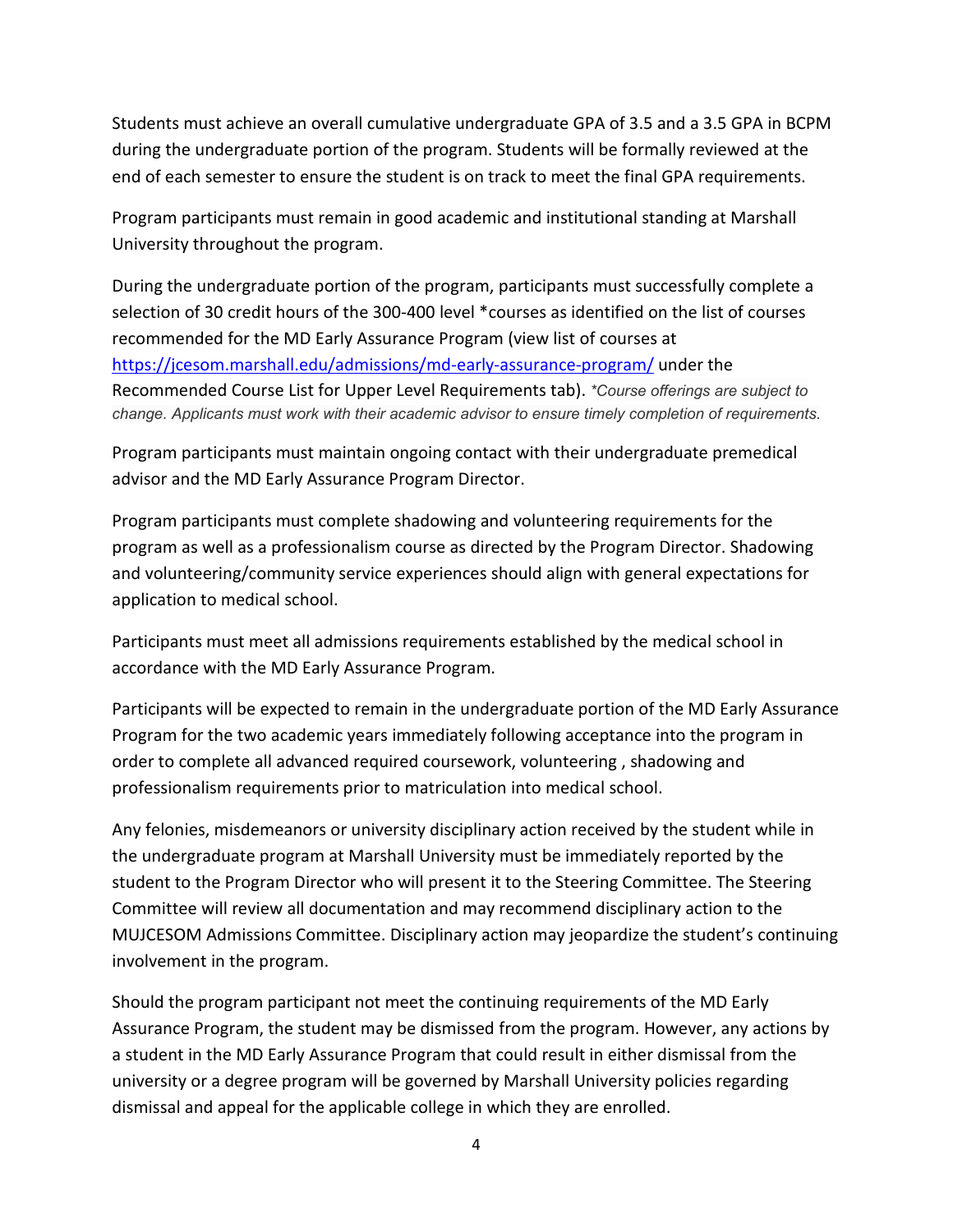Program participants who withdraw from Marshall University during the course of the undergraduate portion of the program will be terminated from the MD Early Assurance Program, unless an exception is granted by the MUJCESOM Admissions Committee for extenuating circumstances such as serious illness. The student must state in writing his/her/their intention to return to the program within one calendar year from the date of withdrawal from the University.

NOTE – A program participant may be dismissed from the MD Early Assurance Program at any time during their undergraduate program for significant unexcused noncompliance with the continuing requirements. The MUJCESOM Admissions Committee shall decide upon these issues on a case-by-case basis. Should a student receive an unfavorable decision from the MUJCESOM Admissions Committee, which would result in termination from the program, the student may file a written appeal with the Appeal Committee within thirty calendar days of notification of the decision. The Appeal Committee shall render a written decision on the appeal within thirty calendar days from the date of receipt of the appeal and this decision shall be final. The Appeal Committee is independent from the Steering Committee, and will consist of two members of the MUJCESOM Admissions Committee, two representatives from the College of Science, and an undergraduate student selected by the Office of Student Advocacy and Parent Programs. Marshall University General Counsel's office will be present during the review of the materials to provide consultation. The Appeal Committee will be responsible for reviewing all relevant materials related to unexcused noncompliance with the continuing requirements.

## **Medical School Matriculation Requirements**

Prerequisites for medical school that are completed after admission into the MD Early Assurance Program must be completed at Marshall University and must be passed with a grade of "C" or better by June 15th of the year of matriculation. The level of these required courses should be equal to courses for those majoring in these respective fields

Students must have completed all required premedical courses and must be in good academic and institutional standing at Marshall at the time of matriculation to medical school.

Participants successfully completing the undergraduate portion of the MD Early Assurance Program are NOT required to take the Medical College Admissions Test (MCAT) to matriculate into the Medical School.

Students must submit required information through the American Medical College Application Service (AMCAS) between June 1 to November 1 of the year prior to enrollment. A supplemental application will be automatically forwarded to applicants with a verified AMCAS application. The cost of filing the AMCAS and supplemental applications will be waived. AMCAS